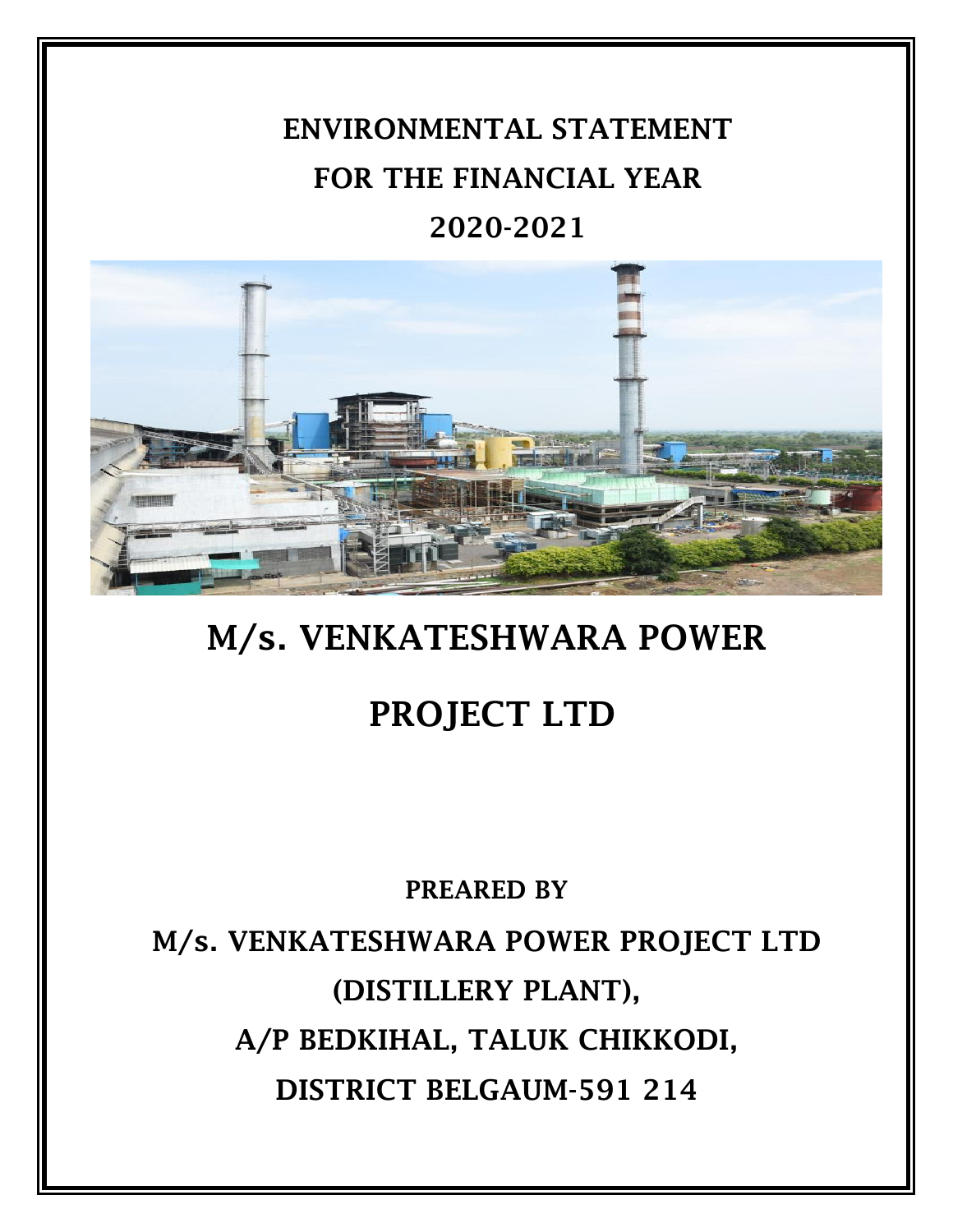## **Environmental Audit- An Overview**

Like financial auditing this is conducted every year to have an accountability of the financial inflows and outflows, profit etc. Environmental auditing is a concept, which would give the accountability of the issues related to the Environment. This would help in comparing the data gathered regarding raw material consumption, water consumption etc and would help in reducing the same to the best possible extent.

Environmental audit is an exercise of self-assessment to minimize the generation of wastes and pollution potential.

Environmental audit is a technique being introduced for integrating the interest of the industry and the environment, so that these could be mutually supportive. This technique is basically a part of industries internal procedures in meeting their responsibilities towards a better environment. Also the policy statement for abatement of pollution by the Government of India provides for submission of Environment Audit Report by all concerned industries, which would subsequently evolve into an environmental audit.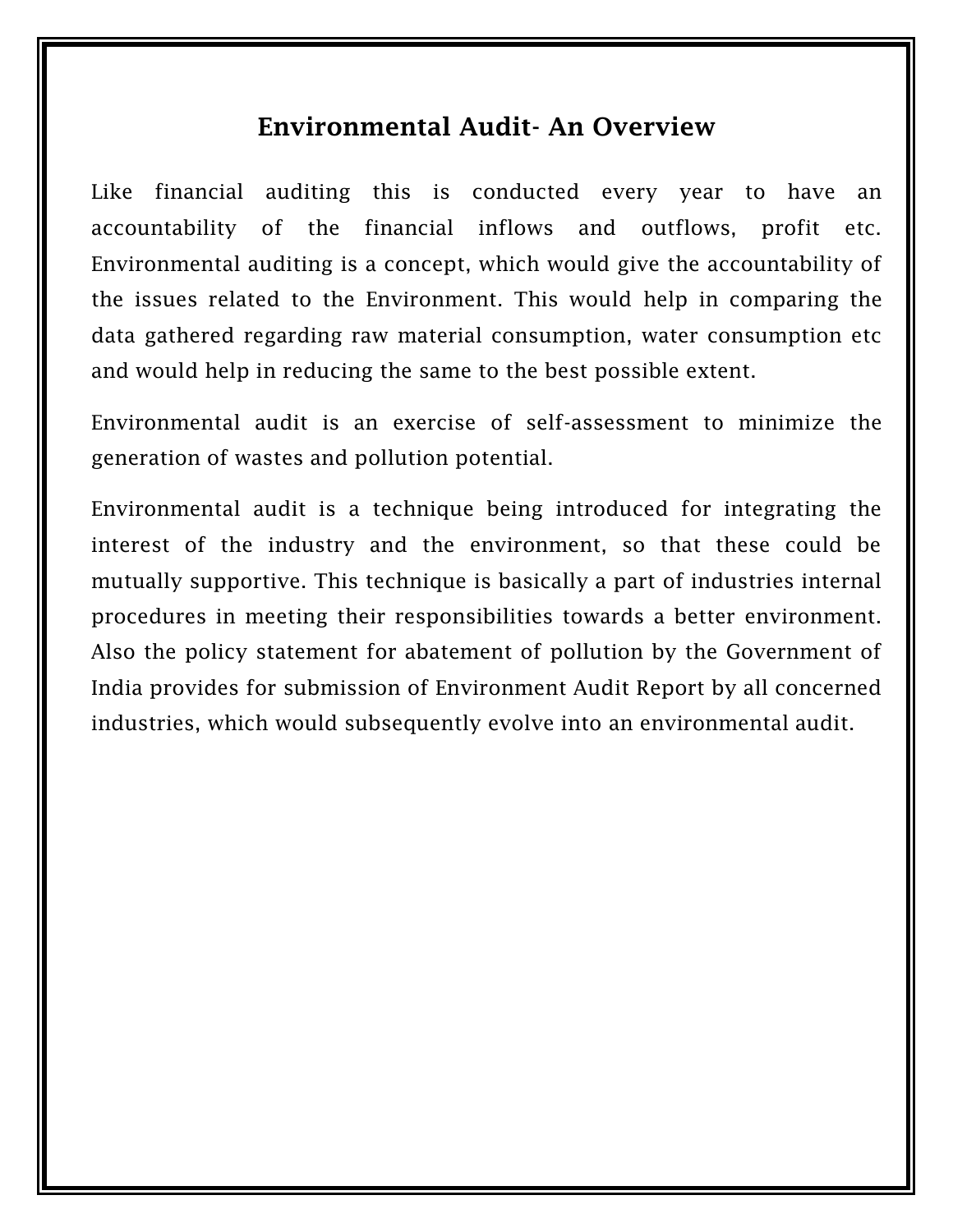#### **Objectives**

The Environmental Audit helps in pollution control, improved production, safety and health and conservation of natural resources and hence its overall objectives can be stated as achievement of sustainable development.

#### **The Objectives of an Environmental Audit in an Industry are:**

To determine the mass balance of various materials used and the performance of various process equipment so as to identify usage of materials in excess than required.

To review the conversion efficiency of process equipment and accordingly fix up norms for equipment/operation performance and minimization of wastes.

- To identify the areas of water usage and wastewater generation and to determine the characteristics of wastewater.
- To determine the solid wastes and Hazardous wastes generated, their sources, quantities and characteristics.
- To determine the possibility of wastes minimization, recovery and recycling of wastes.
- To identify the possibility of waste minimization, recovery and re cycling of wastes.
- To determine the performance of the existing waste treatment/control system so as to modify or install additional or alternative control equipment accordingly.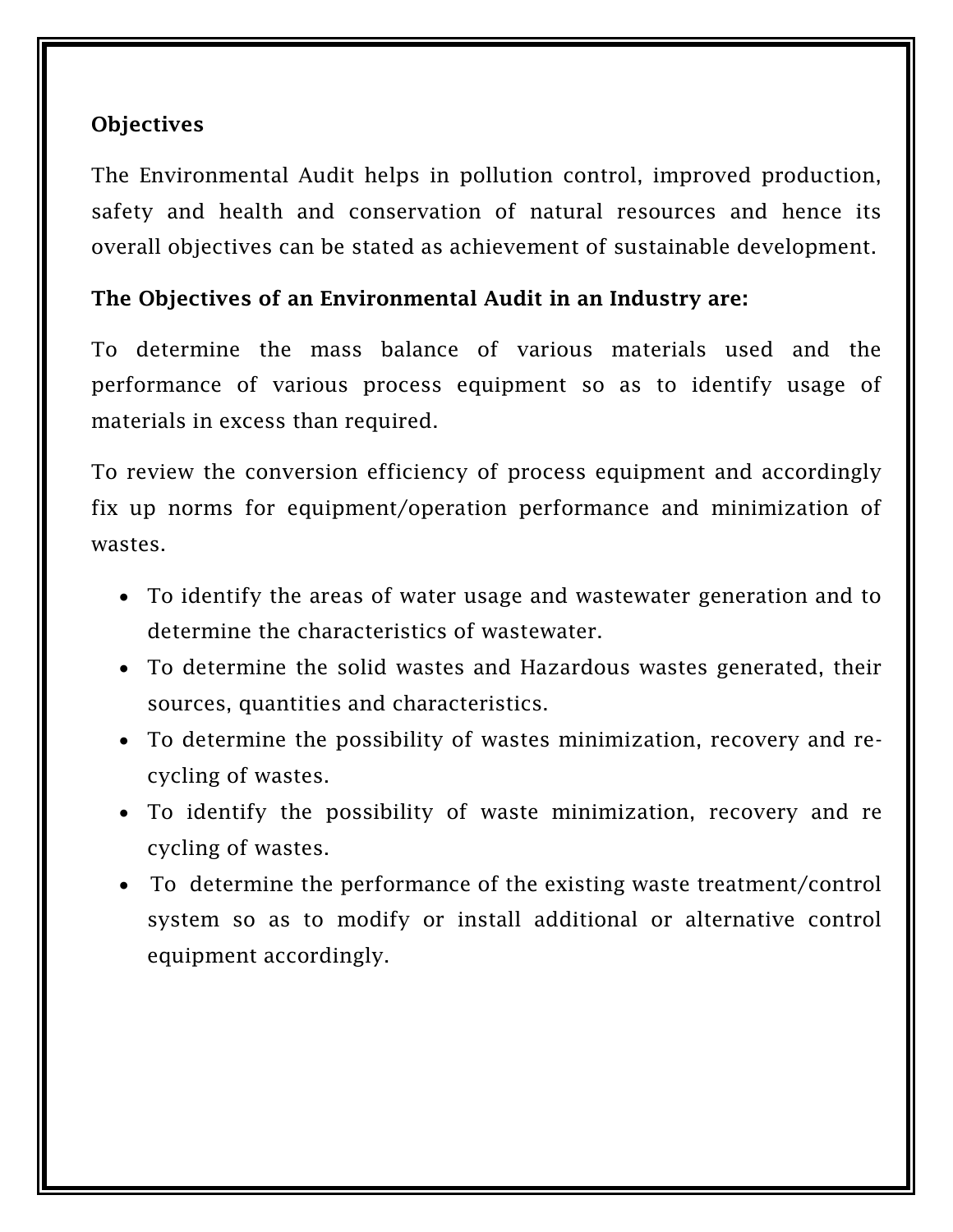## **FORM- V**

# **ENVIRONMENTAL STATEMENT FOR THE FINANCIAL YEAR ENDING 31ST MARCH 2021**

#### **PART- A**

| 1 |                            | Name and Address of   Mr. Swaroop. M. Mahadik |
|---|----------------------------|-----------------------------------------------|
|   | owner occupier of<br>the   | <b>Managing Director</b>                      |
|   | industry<br>the<br>in      | M/s. Venkateshwara Power Project Ltd          |
|   | operation or process       | (Sugar Factory& Co-Generation Plant),         |
|   |                            | A/P Bedkihal, Taluk . Chikkodi,               |
|   |                            | Dist Belgaum-591 214                          |
|   |                            | Karnataka State, India.                       |
| 2 | Industrial Category        | Large - Red                                   |
| 3 | <b>Production Capacity</b> | 90 KLPD Molasses Based Distillery             |
| 4 | Year Of Commencement       | $2017 - 2018$                                 |

## **PART-B**

## **Water and Raw Material Consumption**

I) **a. Water Consumption in m3/day**

|                         | Water Consumption in m3/d  |                           |  |
|-------------------------|----------------------------|---------------------------|--|
| Source                  | <b>During the Previous</b> | <b>During the Current</b> |  |
|                         | <b>Financial Year</b>      | <b>Financial Year</b>     |  |
|                         | 2019-2020                  | 2020-2021                 |  |
| Process & Washing       | 750                        | 700                       |  |
| <b>Condensate Water</b> | 550                        | 550                       |  |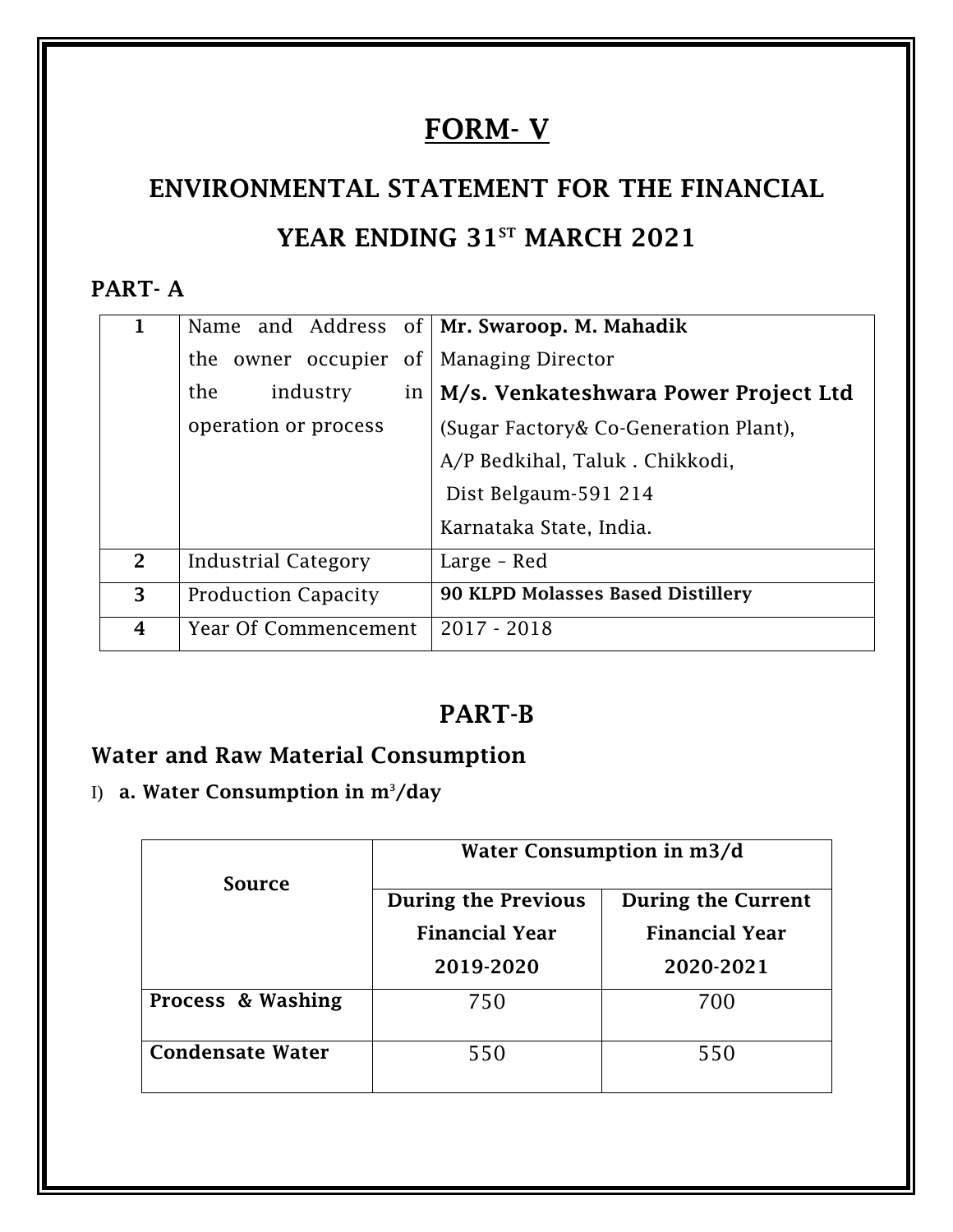#### **b. Water consumption per unit of output**

|                                | Water consumption per unit of product |                           |  |
|--------------------------------|---------------------------------------|---------------------------|--|
| Name of the<br><b>Products</b> | $(m^3/MT$ of product)                 |                           |  |
|                                | <b>During the Previous</b>            | <b>During the Current</b> |  |
|                                | <b>Financial Year</b>                 | <b>Financial Year</b>     |  |
|                                | 2019-2020                             | 2020-2021                 |  |
| <b>Molasses Based</b>          | Nil                                   | Nil                       |  |
| <b>Distillery</b>              |                                       |                           |  |

## **Water consumption for Distillery unit M3/Day**

| Source               | <b>During the Previous</b> | <b>During the Current</b> |  |
|----------------------|----------------------------|---------------------------|--|
|                      | <b>Financial Year</b>      | <b>Financial Year</b>     |  |
|                      | 2019-2020                  | 2020-2021                 |  |
| Process &<br>Washing | 750                        | 750                       |  |
| Condensate<br>Water  | 550                        | 550                       |  |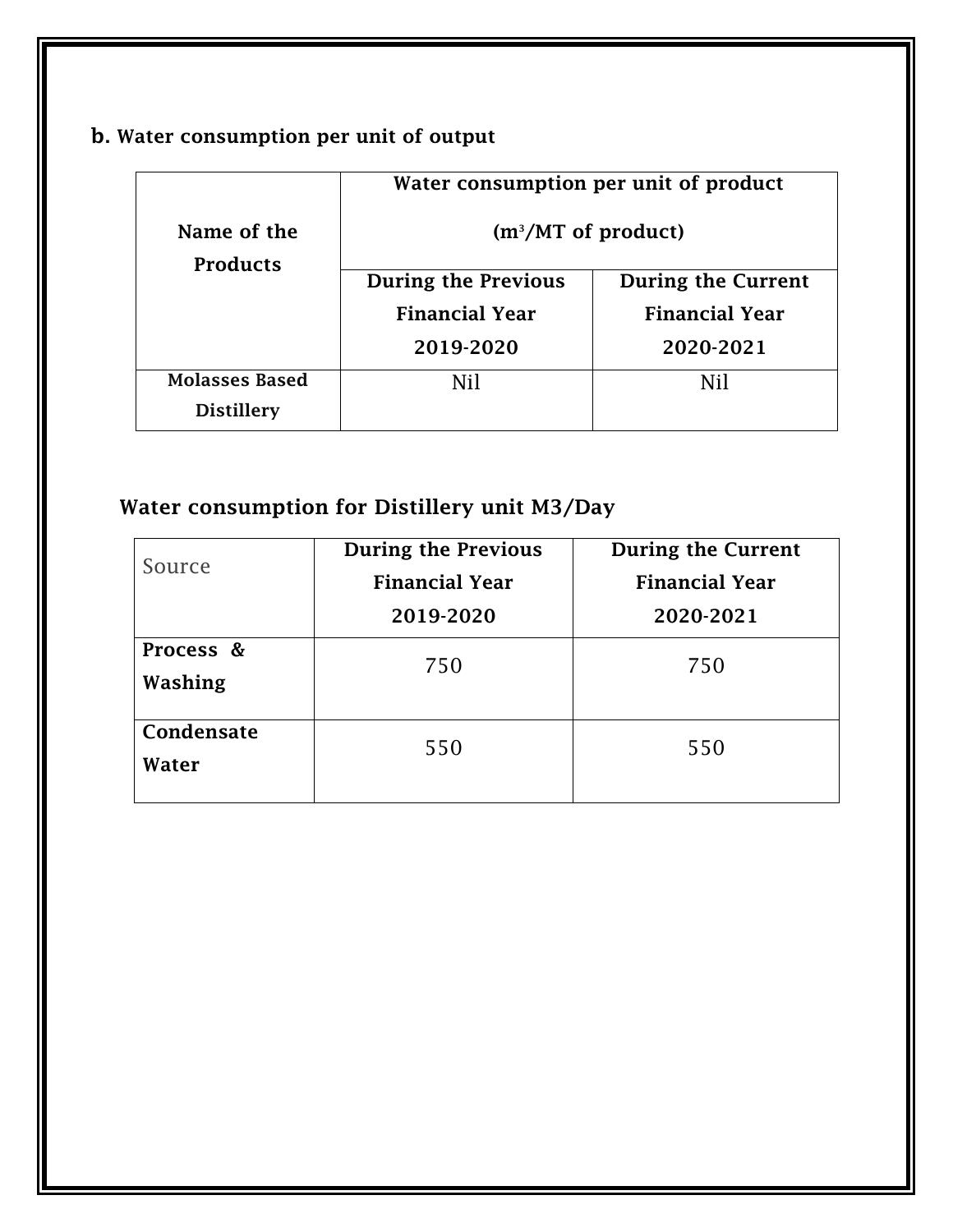## II) **Raw Material Consumption**

|                |                      |                                                      | Consumption of Raw material per |                       |
|----------------|----------------------|------------------------------------------------------|---------------------------------|-----------------------|
| Sl. No         | Name of Raw          | Name of                                              | unit output (MT/MT)             |                       |
|                |                      |                                                      | During the                      | During the            |
|                | <b>Material</b>      | <b>Products</b>                                      | <b>Previous</b>                 | Current               |
|                |                      |                                                      | <b>Financial Year</b>           | <b>Financial Year</b> |
|                |                      |                                                      | 2019-2020                       | 2020-2021             |
| $\mathbf{1}$   | <b>Molasses</b>      |                                                      | 119693.534                      | 99127.190             |
| $\overline{2}$ | Coal                 | <b>Molasses</b><br><b>Based</b><br><b>Distillery</b> | $110 \text{ T/day}$             | $110 \text{ T/day}$   |
| 3              | <b>Sulfuric Acid</b> |                                                      | 150 ltrs /day                   | 150 ltrs /day         |

#### **PART-C**

## Pollution Generated (Parameters as specified in the consent issued

| <b>Pollutants</b>                                                                | <b>Quantity of</b><br><b>Pollutants</b>                  | Concentration<br>of Pollutants | Percentage of<br>variations from                 |
|----------------------------------------------------------------------------------|----------------------------------------------------------|--------------------------------|--------------------------------------------------|
|                                                                                  | discharged per                                           | discharged                     | prescribed                                       |
|                                                                                  | $\frac{mass}{day(Kg/day)}$                               | mass/volume                    | standards with                                   |
|                                                                                  |                                                          | $(mg/Nm^3)$                    | reasons                                          |
|                                                                                  | The waste water generated from the process and from<br>٠ |                                |                                                  |
| 1. Water                                                                         | the washings is treated in ETP.                          |                                |                                                  |
|                                                                                  | Monitoring of characteristics of effluent treated &<br>ш |                                |                                                  |
|                                                                                  |                                                          |                                | untreated will be outsourced to KSPCB empanelled |
|                                                                                  | laboratories.                                            |                                |                                                  |
|                                                                                  | Analysis of ETP treated & untreated                      |                                | monitoring<br><sup>is</sup>                      |
|                                                                                  | attached.                                                |                                |                                                  |
| 2. Air                                                                           |                                                          |                                |                                                  |
|                                                                                  |                                                          |                                |                                                  |
| Pollutants Emission within the KSPCB norms is achieved through<br>$\blacksquare$ |                                                          |                                |                                                  |
| providing Effective Stack Heights along with State of the heart APC              |                                                          |                                |                                                  |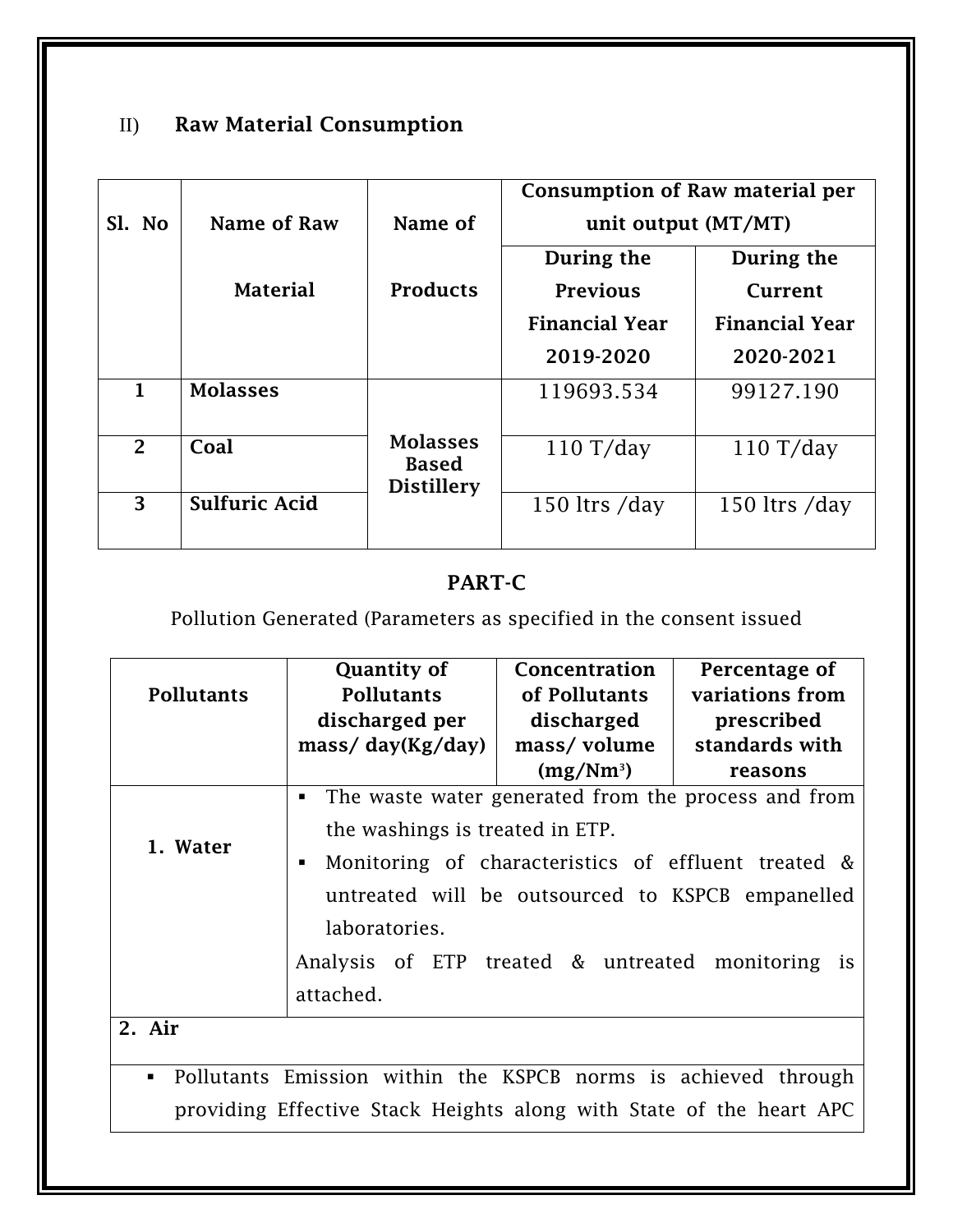equipments to all the air pollution sources. Hence the ambient air quality is maintained as per the KSPCB standards.

**Note:** Analysis report of Ambient & Stack monitoring is attached.

## **PART-D**

Hazardous Waste

(As specified under the Hazardous Waste/ Management and Handling Rules, 2016)

| <b>Hazardous Waste</b>    | <b>Total Quantity (Kg)</b> |                           |  |
|---------------------------|----------------------------|---------------------------|--|
|                           | <b>During the Previous</b> | <b>During the Current</b> |  |
|                           | <b>Financial Year</b>      | <b>Financial Year</b>     |  |
|                           | 2019-2020                  | 2020-2021                 |  |
| a) From Process           |                            | $0.2$ KL/A                |  |
| <b>Used Spent Oil</b>     |                            |                           |  |
| <b>Oil Soaked Cotton</b>  |                            | $0.05$ MT/A               |  |
| waste                     |                            |                           |  |
| <b>Empty Discarded</b>    |                            | $1$ MT/A                  |  |
| containers                |                            |                           |  |
| b) From Pollution         | <b>NA</b>                  | NA                        |  |
| <b>Control facilities</b> |                            |                           |  |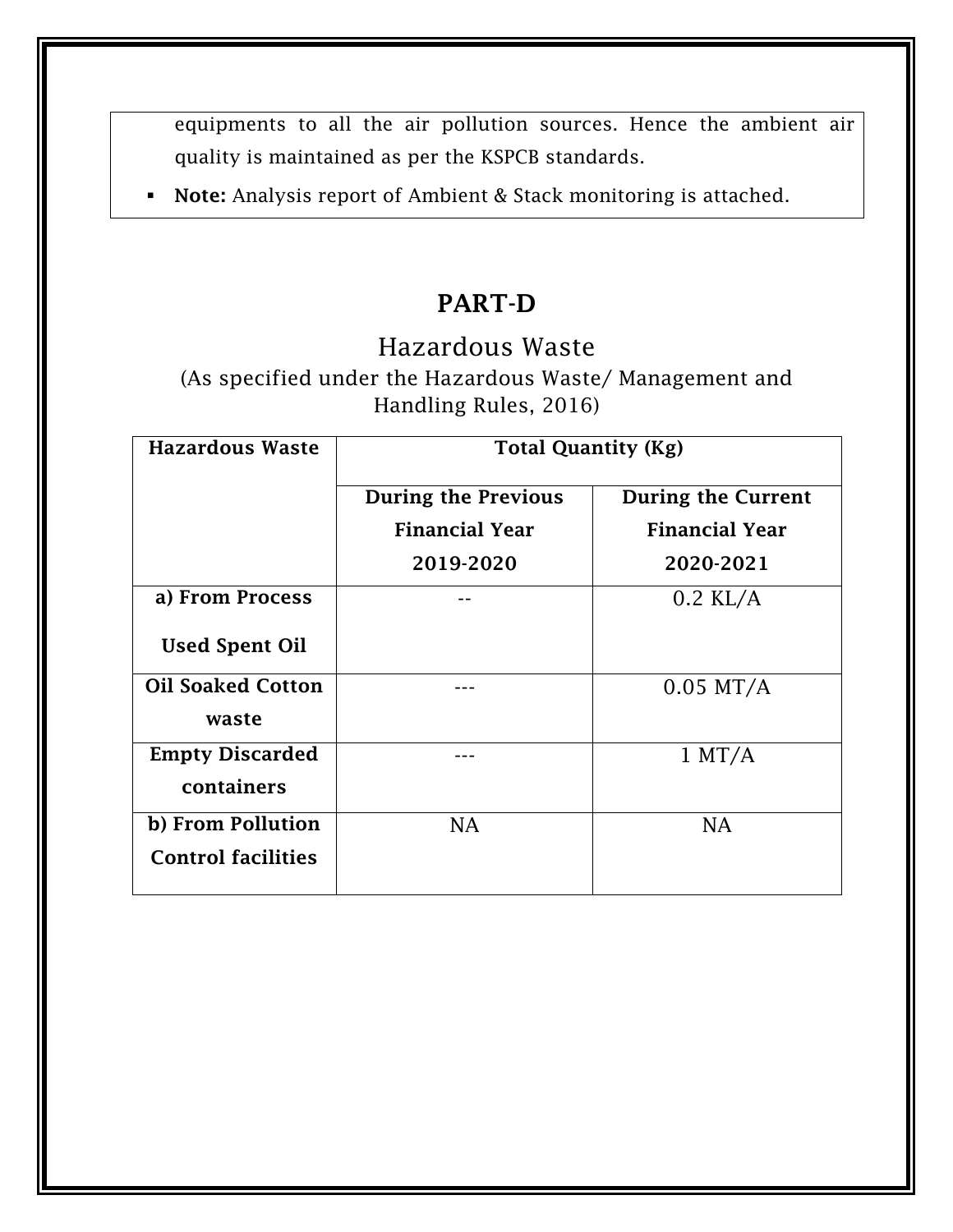#### **PART-E**

#### **Solid Wastes**

|                                     | <b>Total Quantity (MT/month)</b> |                           |  |
|-------------------------------------|----------------------------------|---------------------------|--|
| <b>Particulars</b>                  | <b>During the Previous</b>       | <b>During the Current</b> |  |
|                                     | <b>Financial Year</b>            | <b>Financial Year</b>     |  |
|                                     | 2019-2020                        | 2020-2021                 |  |
| A) From Process                     |                                  |                           |  |
| <b>Yeast Sludge</b>                 | 300                              | 310                       |  |
| Coal Ash                            | 1260                             | 450                       |  |
| Spent wash ash                      | 1150                             | 1360                      |  |
| II) From Pollution Control facility |                                  |                           |  |
| i) ETP Sludge                       | 180                              | 160                       |  |
| Sold                                |                                  |                           |  |
| <b>Yeast Sludge</b>                 | 300                              | 310                       |  |
| Coal Ash                            | 1260                             | 450                       |  |
| Spent wash ash                      | 1150                             | 1360                      |  |

#### **PART-F**

**Please specify the characterization (in terms of Composition and quantum) of Hazardous as well as Solid wastes indicate disposal adopted for both these categories of wastes.**

#### **Hazardous Waste**

- \* The generated hazardous waste is collected manually and disposed to authorized recyclers as per the HWM consent mechanism. Generation of hazardous waste is from DG set and is in the form of used oil..
- \* This was stored securely in sealed, labeled barrels in the industrial premises and later disposed to CPCB registered & KSPCB authorized re-processors like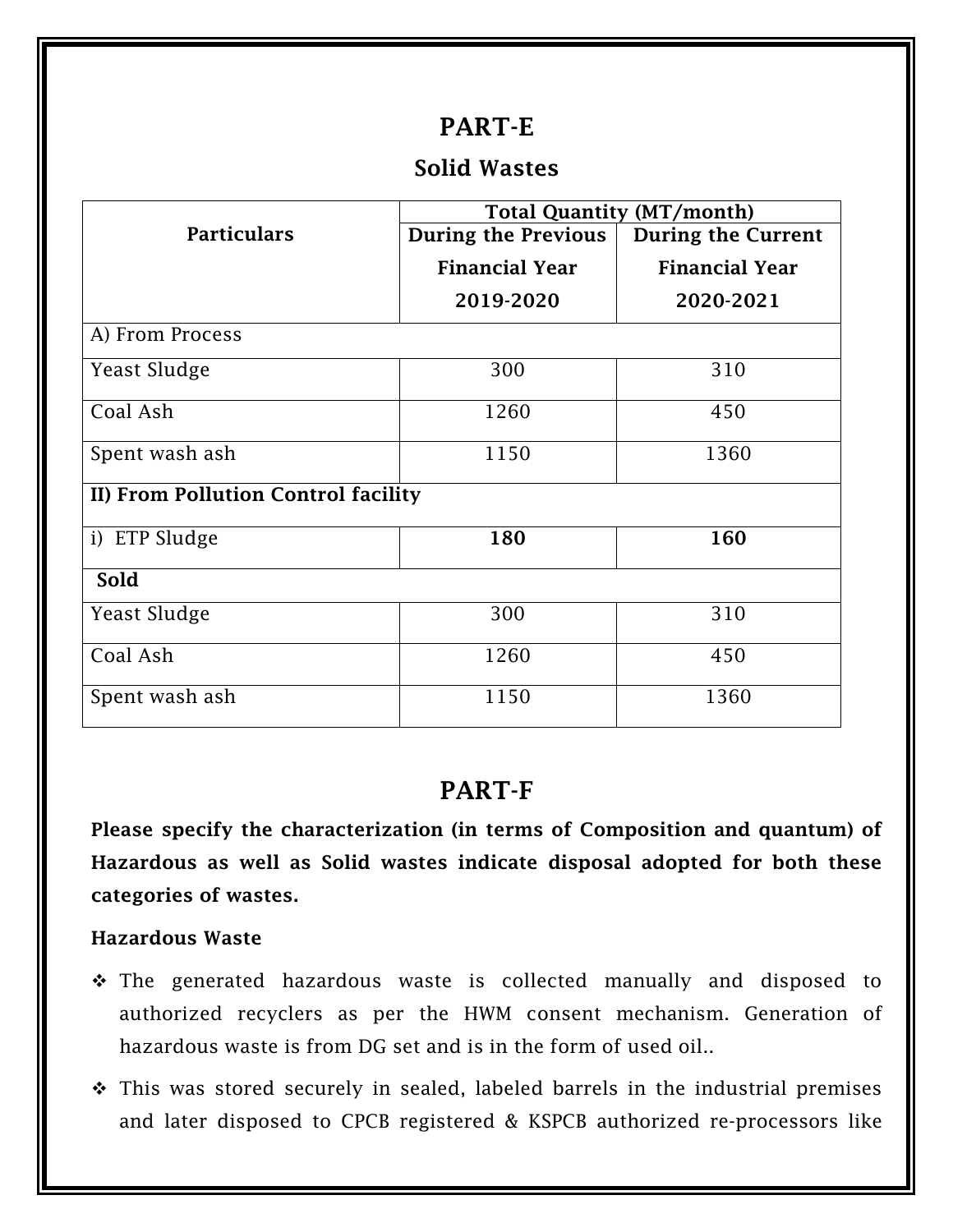that only the generated Oil Soaked cotton waste is disposed to CPCB registered & KSPCB authorized recyclers.

## **PART-G**

**Impact of the pollution abatement measures taken on the conservation of natural resources and on the cost of production.**

**I) Effective dispersion of stack emissions:**

The company has installed chimneys of adequate heights and air pollution control measures as per the pollution control board guidelines for all the air pollution sources from the unit.

Electro static Precipitator provided for boiler is ensuring the ambient air quality in and around the factor premises by removing the SPM from the flue gas.All these measures have resulted in maintain the ambient air quality in the industrial premises.

## **PART-H**

**Additional measures/investment proposal for Environmental protection including the pollutants abatement of pollution, prevention of pollution.**

- Environmental protection and pollution control has been the priority for the industry. Operations are conducted in a manner that protects the environment, conserve energy and natural resources.
- $\div$  The company has trained its employees in housekeeping, preventive maintenance etc., so that they can apply the policy of continuous improvement in their daily work.
- The company is adopting quality management systems step by step. Proper production planning, excellent housekeeping measures and preventive maintenance have resulted in reduced consumption of raw material per unit of product output.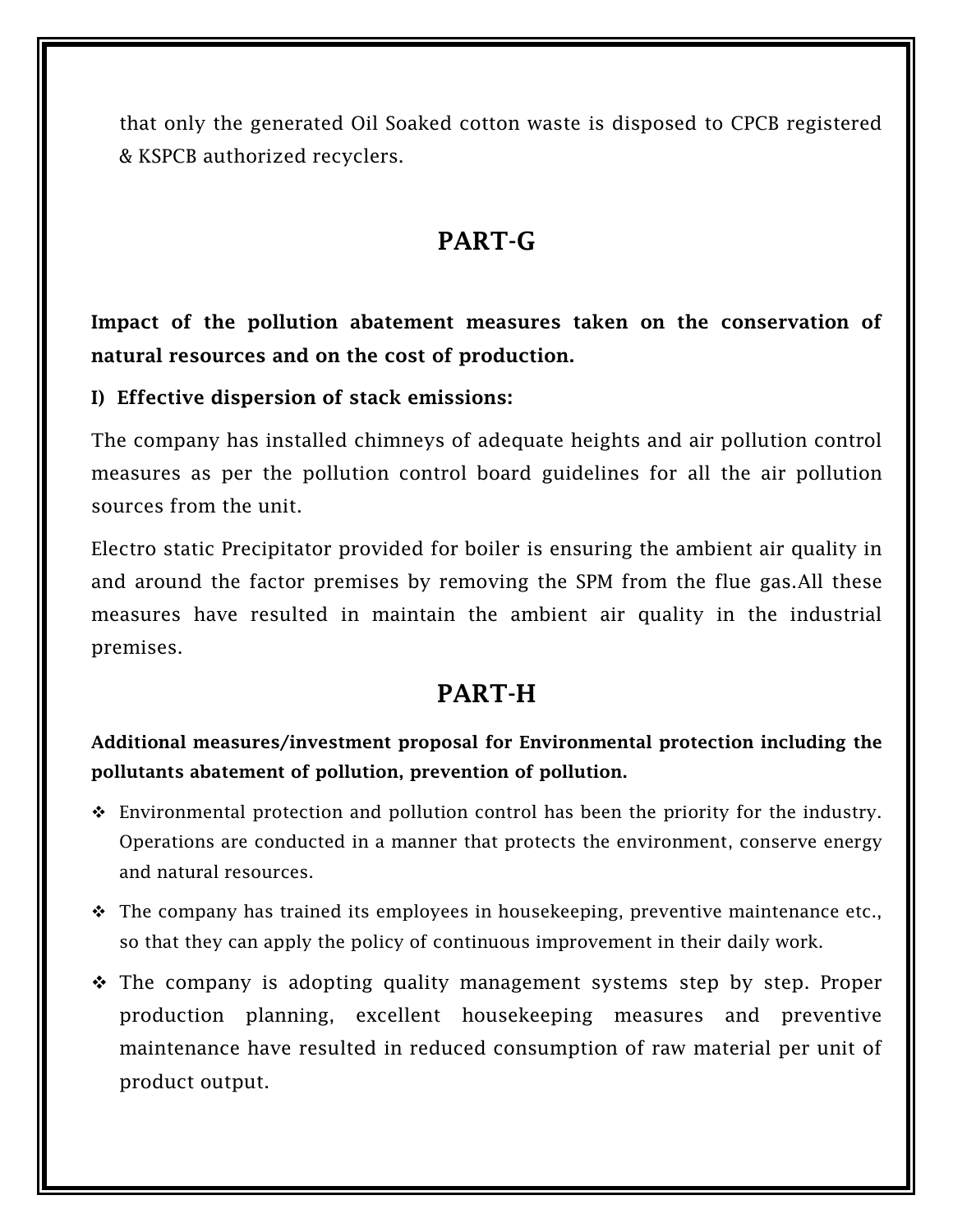#### **PART – I**

**Any other particulars in respect of Environmental Protection and Abetment of pollution.**

- Environment protection and pollution control has been the priority for the industry. The industry has ensured that it is not using any prohibited and avoidable substances in the industrial process of manufacturing.
- $\div$  The company is maintaining long term environment plans which shall be continuously adapted to developments, new discoveries and experiences related to the environment.
- $\div$  The industry has ensured that, it is not using any prohibited and avoidable substances in the manufacturing process.